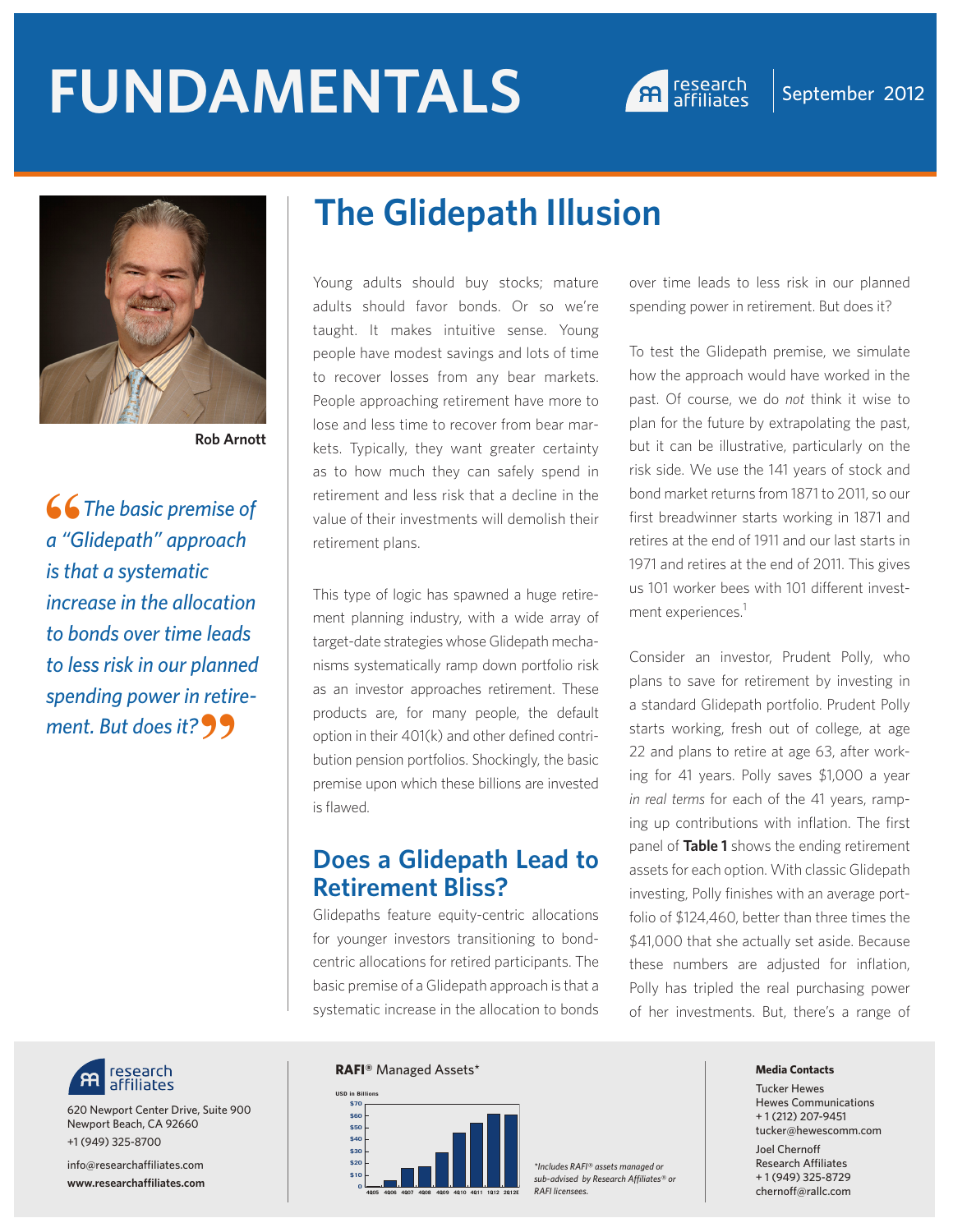## **FUNDAMENTALS**

outcomes, as evidenced by the \$37,670 standard deviation in the results. The standard deviation doesn't begin to cover the potential range: Polly could have finished with as little as \$49,940—scant reward for foregoing \$41,000 of spending over her working life—or as much as \$211,330. The same savings program gives us a range which offers us 2.4 *times* more wealth at the 90th percentile than at the 10th percentile.

Because actuaries tell us that Polly should live 20 additional years from age 63, it's much more important to know how large a lifetime inflation-indexed annuity she can buy than to know the size of her nest egg. The second panel of Table 1 shows the average Ending Retirement Real Annuity—an important measure of Polly's success. On average, by saving \$1,000 per year, indexed to inflation, history suggests that she should expect to have a retirement portfolio that will pay her \$7,730 per year for life, also indexed to inflation. Sounds anemic… but then again she was only saving \$1,000 per year. Unfortunately, again, there's a big range. Over the past 141 years, she and her counterparts from past generations

could have retired on anywhere from \$2,390 to \$13,130 per year.

If the Glidepath doesn't lead to greater retirement assets, perhaps it at least provides Polly with more "visibility" into her likely retirement income, a few years before she retires, because the allocation is becoming far less aggressive (another argument advanced in favor of a Glidepath solution). If this transparency were true, people could plan their retirements with greater confidence. Looking at the last panel of Table 1, we can see that Polly's annuity at age 63 is 154% larger

#### Table 1. A Comparison of Retirement Strategies, 1871–2011

|                                                 | <b>Prudent Polly</b><br>Glidepath<br>$80 \rightarrow 20$ | <b>Balanced Burt</b><br><b>Static Mix</b><br>50/50 | <b>Contrary Connie</b><br>Inverse Glidepath<br>$20 \rightarrow 80$ |
|-------------------------------------------------|----------------------------------------------------------|----------------------------------------------------|--------------------------------------------------------------------|
| Panel A. Ending Retirement Assets               |                                                          |                                                    |                                                                    |
| Average                                         | \$124,460                                                | \$137,870                                          | \$152,060                                                          |
| Standard deviation                              | \$37,670                                                 | \$41,250                                           | \$57,010                                                           |
| Min                                             | \$49.940                                                 | \$51,800                                           | \$53,040                                                           |
| 10 percentile                                   | \$73,550                                                 | \$78,820                                           | \$79,300                                                           |
| 50 percentile                                   | \$119,760                                                | \$142,620                                          | \$148,240                                                          |
| 90 percentile                                   | \$177,400                                                | \$184,090                                          | \$227,670                                                          |
| Max                                             | \$211,330                                                | \$209,110                                          | \$286,920                                                          |
| 90% / 10% ratio                                 | 7.41                                                     | 2.34                                               | 2.87                                                               |
| Panel B. Ending Retirement Real Annuity         |                                                          |                                                    |                                                                    |
| Average                                         | \$7,730                                                  | \$8,550                                            | \$9,440                                                            |
| Standard deviation                              | \$2,520                                                  | \$2,780                                            | \$3,780                                                            |
| Min                                             | \$2,390                                                  | \$2,540                                            | \$2,660                                                            |
| 10 percentile                                   | \$4,590                                                  | \$4,590                                            | \$4,560                                                            |
| 50 percentile                                   | \$7,420                                                  | \$8,280                                            | \$8,680                                                            |
| 90 percentile                                   | \$11,180                                                 | \$11,760                                           | \$15,070                                                           |
| Max                                             | \$13,130                                                 | \$14,470                                           | \$18,040                                                           |
| 90% / 10% ratio                                 | 2.44                                                     | 2.56                                               | 3.30                                                               |
| Panel C. Final 10-Year Change in Income (Ratio) |                                                          |                                                    |                                                                    |
| Average                                         | 154%                                                     | 193%                                               | 236%                                                               |
| Standard deviation                              | 82%                                                      | 140%                                               | 218%                                                               |
| Min                                             | $-54%$                                                   | $-53%$                                             | $-52%$                                                             |
| 10 percentile                                   | 9%                                                       | 15%                                                | 16%                                                                |
| 50 percentile                                   | 128%                                                     | 142%                                               | 156%                                                               |
| 90 percentile                                   | 280%                                                     | 349%                                               | 447%                                                               |
| Max                                             | 1302%                                                    | 1759%                                              | 2316%                                                              |
| 90% / 10% ratio                                 | 3.50                                                     | 3.91                                               | 4.73                                                               |

*Source*: Research Affiliates, based on data from Schwert, Shiller, Ibbotson, and Bianco.

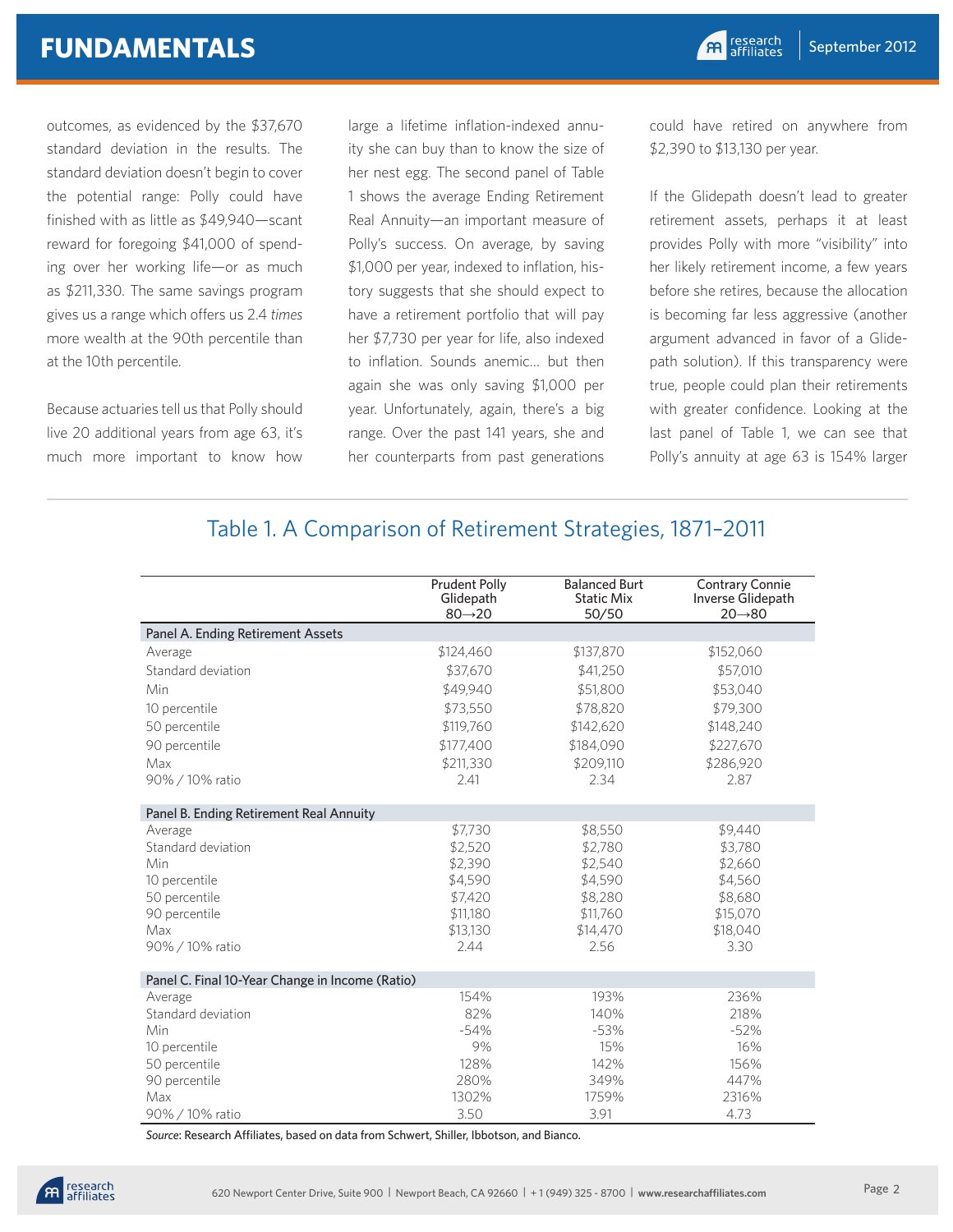than it would have been at 53. This is partly because the portfolio nearly doubles in size in that last decade and because she can buy a richer annuity with 20 years' life expectancy than with 30 years. Unfortunately for Polly, the higher expected annuity is associated with considerable variability around that outcome. Her annuity at age 63 could be 54% less or 1302% greater at 53; the 10th percentile shows almost no change from age 53. This is basically the situation for those who turned 63 in 2011; they could have retired with roughly the same lifetime inflation indexed annuity at age 53 as they would now be able to buy at age 63. Sad, but true.<sup>2</sup>

## **What's the Alternative?**

So, the Glidepath strategy gives us a pretty uncertain retirement nest egg after 40 years of careful savings, with a pretty uncertain spending stream. Even as retirement looms near, it doesn't give us much confidence about our retirement prospects or lifestyle. So what? Markets are uncertain. At least we can have more confidence and a safer outcome by ramping down our risk late in life than by any other plan, right? Not true.

Consider another investor, Balanced Burt, who is uncomfortable choosing between equities and bonds and thus decides to maintain a steady course at 50/50, for life. Looking at Table 1, we see that Burt winds up with an average outcome that is 10% better than Polly's, with an average portfolio of \$137,870 (versus \$124,460) and an average annuity of \$8,550 (versus \$7,730). In addition, his worst case is better than hers, as is his 10th percentile outcome, and median outcome; only the single best outcome doesn't improve in portfolio value, but even that outcome improves in the annuity that he can buy. It is no surprise that Burt's final 10-year change in retirement income becomes less stable than Polly's; he is finishing his career with more money in the riskier market. The ratio between 10th and 90th percentile outcome jumps from a 3.5 ratio for Polly to a 3.9 ratio for Burt. This improvement happens entirely from the best outcomes getting better; the worst outcomes do not get worse!

Now consider another investor, Contrary Connie, who is skeptical of the standard retirement strategies—either a balanced

#### *We can quantify [risk]; we can predict the breadth of the range; we cannot predict where, within the range, our own experience*  range, our o<br>may lie.**ソソ** 66<br>we

portfolio or a Glidepath approach. Connie rationalizes that if a static 50/50 strategy is better than a Glidepath strategy, an Inverse-Glidepath strategy might be more appropriate for meeting her goals than either of the "standard" options. It should come as no surprise that this counterintuitive strategy beats a static 50/50 portfolio by essentially the same margin that static 50/50 beats Glidepath. Contrary Connie beats Prudent Polly by ramping up her risk late in life when the portfolio is already large. Connie finishes with an average portfolio of \$152,060, versus Polly's \$124,460. Connie's worst, median, and best outcomes all trump Polly's. Connie has to accept more uncer-

tainty late in life as to how much she can spend in retirement—but it's upside uncertainty!

Critics may argue—correctly—that past is not prologue. This outcome is presumably due to higher real returns for stocks and bonds later in the 141-year period (for example, during the immense bull market from 1982 through 1999), leading to a slight tendency for investors to benefit from ramping up risk later rather than earlier in life. To address this criticism, we put the 141-year history into a lottery, with each year's returns randomly drawn. It delivers the same relative ranking for the merits of Glidepath versus static 50/50 versus Inverse-Glidepath. The inverse finishes on top again!<sup>3</sup>

Note, if we systematically replace equities with bonds every year so that we are a 50/50 investor at the midpoint of our career, our returns will fall into the same return distribution, over time, whichever path we pursue. Our average allocation will be 50/50 in all three cases! Markets certainly don't care about our Glidepath, so we're as likely to have our best stock market returns late in our career as early. If the best stock market returns come early, it's self-evident that we'll finish richer with a Glidepath strategy. And, if the best stock market returns come late in our career, we'll do well to ramp our risk up as our career evolves. But, in our 20s, how can we know whether stock returns will be better early or late in our careers?

## **Past is** *Not* **Prologue**

We've written extensively about the "3-D Hurricane" that's bearing down on us, about the importance of ratcheting down

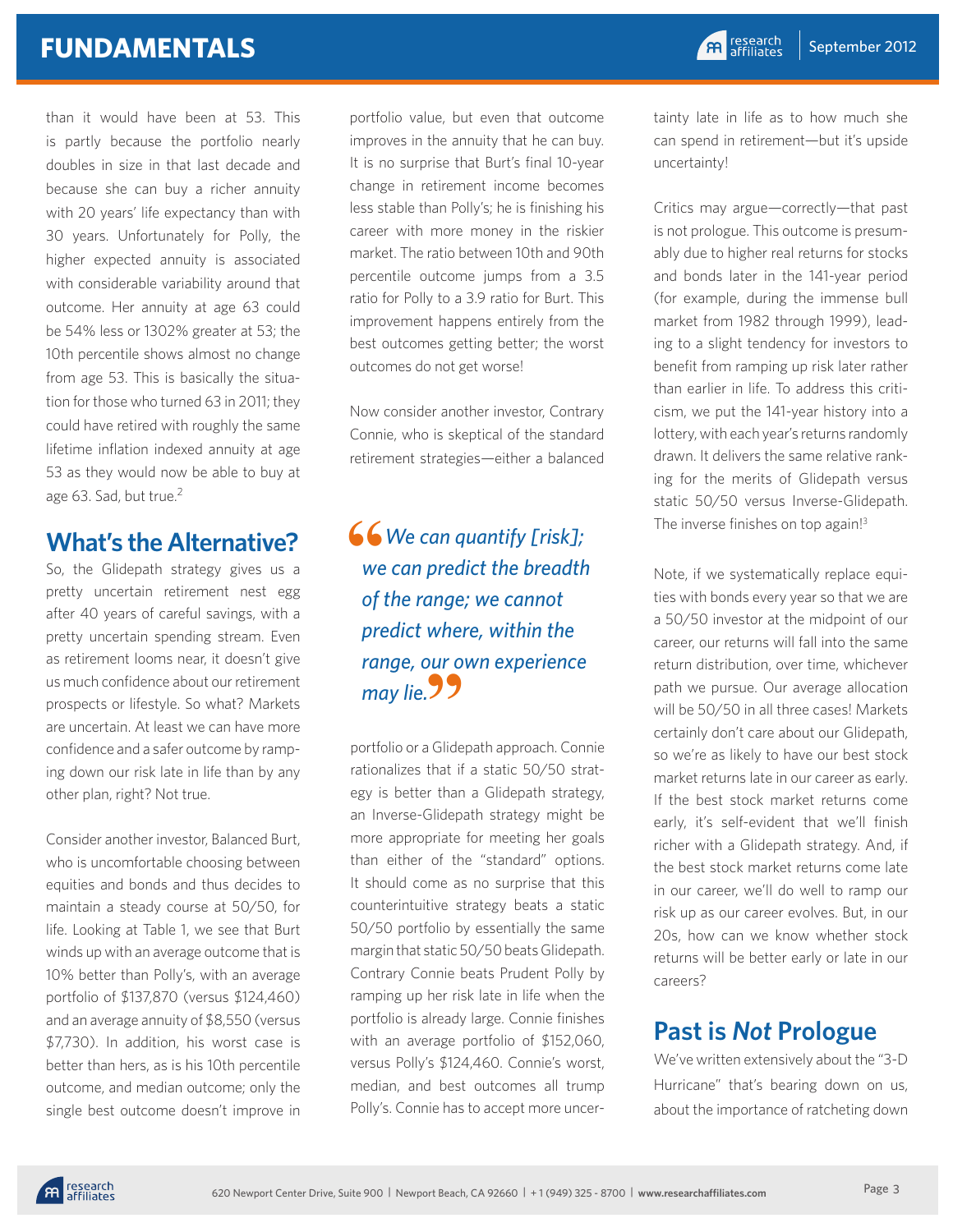## **FUNDAMENTALS**

return expectations in a world of lower yields, and about the perils of extrapolating the past in order to shape future expectations. Much of this work has proven to be very relevant to investors in recent years. Can we transform this historically rooted test of various formulaic approaches to retirement planning into something that might be relevant today? We *probably* can.

Rather than hoping for a repeat of the past, with substantial returns earned on a foundation of far higher yields than today's yields, we should probably shape expectations based on the current

outlook. **Table 2** seeks to transform the "What if past is prologue?" scenarios of Table 1 to answer a different question: "What if risk in the future resembles risk in the past, but returns in the future are lower to the extent that yields are currently lower than the past norms?" It's a subtle question, but it's awfully useful to anyone thinking about setting aside reserves for some future retirement.

Accordingly, we make the following adjustments to the data, before we drop it into our lottery tumbler:

• Cut the average annual historical notional bond return by 2.0% to

1.9%. Long bonds have had an average duration of 15 years. Multiplying the 15 years by the 180 bps yield difference—the gap between the past average and the current real yield—gives us 27% of price appreciation, embedded in the 141 years of history, about 20 bps per annum. This means that bond returns over the last 141 years enjoyed *both* 180 bps of higher real yield *and* 20 bps of capital gain from falling yields.

• Cut the average annual stock return by 2.9% to 5.4%. Stocks have seen dividend yields tumble from an average of 4.5% to 2.1%. This cor-

#### Table 2. A Comparison of Retirement Strategies, Adjusted for Today's Lower Yields, 1871–2011

| Panel A. Ending Retirement Assets<br>\$69,320<br>\$81,990<br>\$75,560<br>Average<br>Standard deviation<br>\$21,220<br>\$22,230<br>\$29,450<br>\$27,660<br>\$28,930<br>\$29,850<br>Min<br>\$40,760<br>10 percentile<br>\$42,120<br>\$43,150<br>50 percentile<br>\$64,600<br>\$77,850<br>\$80,060<br>90 percentile<br>\$99,670<br>\$101,440<br>\$121,020<br>Max<br>\$113,920<br>\$115,490<br>\$149,070<br>90% / 10% ratio<br>2.45<br>2.41<br>2.80<br>Panel B. Ending Retirement Real Annuity<br>\$3,610<br>\$3,940<br>\$4,270<br>Average<br>Standard deviation<br>\$1,220<br>\$1,300<br>\$1,680<br>\$1,010<br>\$1,050<br>\$1,070<br>Min<br>\$2,130<br>\$2,090<br>\$2,140<br>10 percentile<br>\$4,010<br>\$3,890<br>50 percentile<br>\$3,390<br>90 percentile<br>\$5,230<br>\$5,300<br>\$6,630<br>\$8,840<br>\$6,300<br>\$7,180<br>Max<br>90% / 10% ratio<br>2.46<br>2.48<br>3.16<br>Panel C. Final 10-Year Change in Income (Ratio)<br>144%<br>176%<br>213%<br>Average<br>95%<br>229%<br>Standard deviation<br>154%<br>$-60%$<br>$-61%$<br>Min<br>$-61%$ | <b>Prudent Polly</b><br>Glidepath<br>$80 \rightarrow 20$ | <b>Balanced Burt</b><br><b>Static Mix</b><br>50/50 | <b>Contrary Connie</b><br>Inverse Glidepath<br>$20 \rightarrow 80$ |
|--------------------------------------------------------------------------------------------------------------------------------------------------------------------------------------------------------------------------------------------------------------------------------------------------------------------------------------------------------------------------------------------------------------------------------------------------------------------------------------------------------------------------------------------------------------------------------------------------------------------------------------------------------------------------------------------------------------------------------------------------------------------------------------------------------------------------------------------------------------------------------------------------------------------------------------------------------------------------------------------------------------------------------------------------------|----------------------------------------------------------|----------------------------------------------------|--------------------------------------------------------------------|
|                                                                                                                                                                                                                                                                                                                                                                                                                                                                                                                                                                                                                                                                                                                                                                                                                                                                                                                                                                                                                                                        |                                                          |                                                    |                                                                    |
|                                                                                                                                                                                                                                                                                                                                                                                                                                                                                                                                                                                                                                                                                                                                                                                                                                                                                                                                                                                                                                                        |                                                          |                                                    |                                                                    |
|                                                                                                                                                                                                                                                                                                                                                                                                                                                                                                                                                                                                                                                                                                                                                                                                                                                                                                                                                                                                                                                        |                                                          |                                                    |                                                                    |
|                                                                                                                                                                                                                                                                                                                                                                                                                                                                                                                                                                                                                                                                                                                                                                                                                                                                                                                                                                                                                                                        |                                                          |                                                    |                                                                    |
|                                                                                                                                                                                                                                                                                                                                                                                                                                                                                                                                                                                                                                                                                                                                                                                                                                                                                                                                                                                                                                                        |                                                          |                                                    |                                                                    |
|                                                                                                                                                                                                                                                                                                                                                                                                                                                                                                                                                                                                                                                                                                                                                                                                                                                                                                                                                                                                                                                        |                                                          |                                                    |                                                                    |
|                                                                                                                                                                                                                                                                                                                                                                                                                                                                                                                                                                                                                                                                                                                                                                                                                                                                                                                                                                                                                                                        |                                                          |                                                    |                                                                    |
|                                                                                                                                                                                                                                                                                                                                                                                                                                                                                                                                                                                                                                                                                                                                                                                                                                                                                                                                                                                                                                                        |                                                          |                                                    |                                                                    |
|                                                                                                                                                                                                                                                                                                                                                                                                                                                                                                                                                                                                                                                                                                                                                                                                                                                                                                                                                                                                                                                        |                                                          |                                                    |                                                                    |
|                                                                                                                                                                                                                                                                                                                                                                                                                                                                                                                                                                                                                                                                                                                                                                                                                                                                                                                                                                                                                                                        |                                                          |                                                    |                                                                    |
|                                                                                                                                                                                                                                                                                                                                                                                                                                                                                                                                                                                                                                                                                                                                                                                                                                                                                                                                                                                                                                                        |                                                          |                                                    |                                                                    |
|                                                                                                                                                                                                                                                                                                                                                                                                                                                                                                                                                                                                                                                                                                                                                                                                                                                                                                                                                                                                                                                        |                                                          |                                                    |                                                                    |
|                                                                                                                                                                                                                                                                                                                                                                                                                                                                                                                                                                                                                                                                                                                                                                                                                                                                                                                                                                                                                                                        |                                                          |                                                    |                                                                    |
|                                                                                                                                                                                                                                                                                                                                                                                                                                                                                                                                                                                                                                                                                                                                                                                                                                                                                                                                                                                                                                                        |                                                          |                                                    |                                                                    |
|                                                                                                                                                                                                                                                                                                                                                                                                                                                                                                                                                                                                                                                                                                                                                                                                                                                                                                                                                                                                                                                        |                                                          |                                                    |                                                                    |
|                                                                                                                                                                                                                                                                                                                                                                                                                                                                                                                                                                                                                                                                                                                                                                                                                                                                                                                                                                                                                                                        |                                                          |                                                    |                                                                    |
|                                                                                                                                                                                                                                                                                                                                                                                                                                                                                                                                                                                                                                                                                                                                                                                                                                                                                                                                                                                                                                                        |                                                          |                                                    |                                                                    |
|                                                                                                                                                                                                                                                                                                                                                                                                                                                                                                                                                                                                                                                                                                                                                                                                                                                                                                                                                                                                                                                        |                                                          |                                                    |                                                                    |
|                                                                                                                                                                                                                                                                                                                                                                                                                                                                                                                                                                                                                                                                                                                                                                                                                                                                                                                                                                                                                                                        |                                                          |                                                    |                                                                    |
|                                                                                                                                                                                                                                                                                                                                                                                                                                                                                                                                                                                                                                                                                                                                                                                                                                                                                                                                                                                                                                                        |                                                          |                                                    |                                                                    |
|                                                                                                                                                                                                                                                                                                                                                                                                                                                                                                                                                                                                                                                                                                                                                                                                                                                                                                                                                                                                                                                        |                                                          |                                                    |                                                                    |
|                                                                                                                                                                                                                                                                                                                                                                                                                                                                                                                                                                                                                                                                                                                                                                                                                                                                                                                                                                                                                                                        |                                                          |                                                    |                                                                    |
| 3%<br>0%<br>$-4%$<br>10 percentile                                                                                                                                                                                                                                                                                                                                                                                                                                                                                                                                                                                                                                                                                                                                                                                                                                                                                                                                                                                                                     |                                                          |                                                    |                                                                    |
| 108%<br>118%<br>50 percentile<br>124%                                                                                                                                                                                                                                                                                                                                                                                                                                                                                                                                                                                                                                                                                                                                                                                                                                                                                                                                                                                                                  |                                                          |                                                    |                                                                    |
| 90 percentile<br>280%<br>330%<br>409%                                                                                                                                                                                                                                                                                                                                                                                                                                                                                                                                                                                                                                                                                                                                                                                                                                                                                                                                                                                                                  |                                                          |                                                    |                                                                    |
| 1426%<br>1892%<br>2451%<br>Max                                                                                                                                                                                                                                                                                                                                                                                                                                                                                                                                                                                                                                                                                                                                                                                                                                                                                                                                                                                                                         |                                                          |                                                    |                                                                    |
| 3.81<br>5.31<br>90% / 10% ratio<br>4.17                                                                                                                                                                                                                                                                                                                                                                                                                                                                                                                                                                                                                                                                                                                                                                                                                                                                                                                                                                                                                |                                                          |                                                    |                                                                    |

*Source*: Research Affiliates, based on data from Schwert, Shiller, Ibbotson, and Bianco.

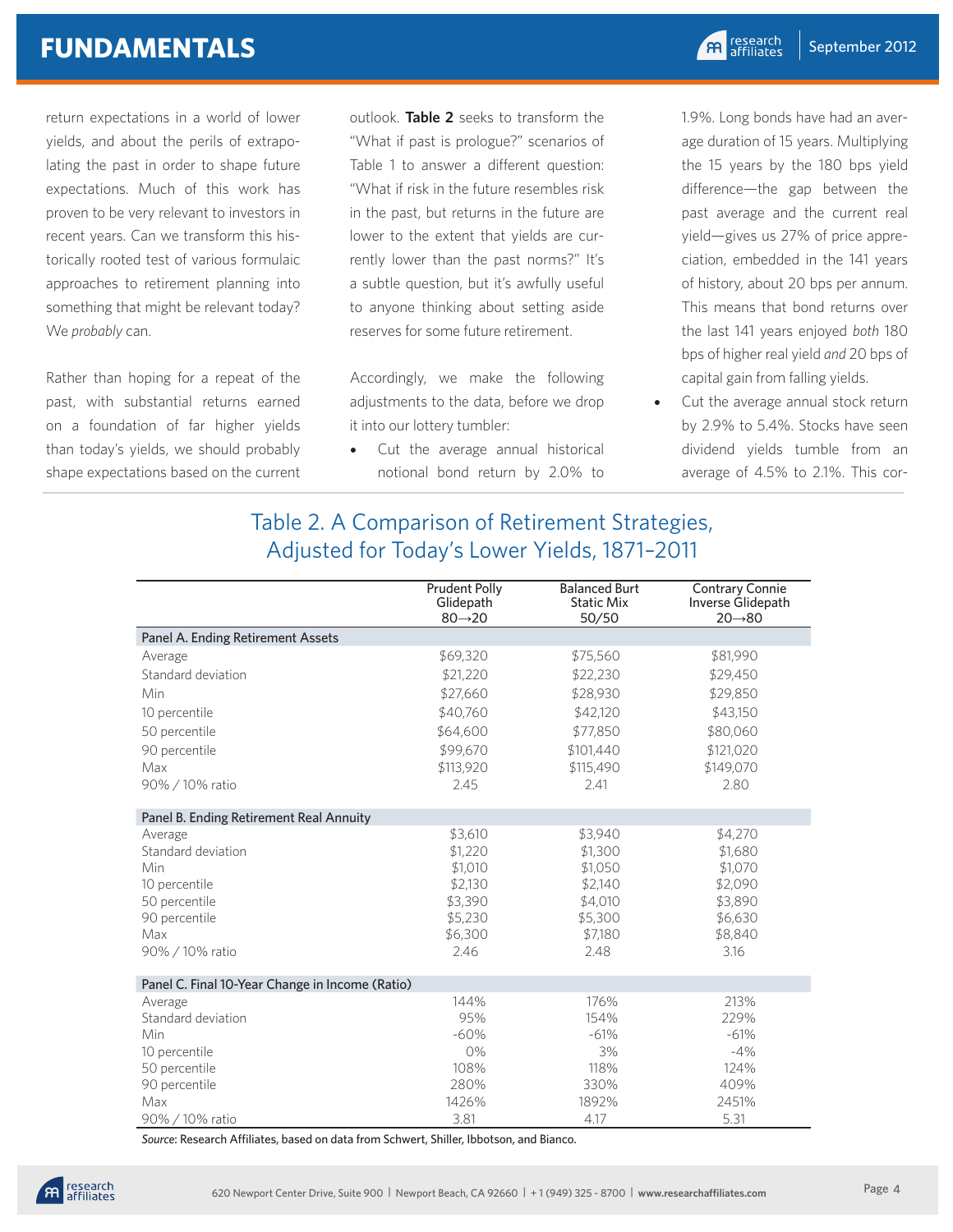# **FUNDAMENTALS**

responds to a 114% rise in valuation levels. Even though this rise largely occurred over the past 30 years, let's spread it out over the full 141 years, which gives us 0.5% per year. This means that stock returns over the past 141 years enjoyed *both* 240 bps of higher dividend yield *and* 50 bps of capital gain from rising valuation multiples.

Cut the real bond yield, which forms the basis for pricing our real annuities, by 180 bps to 90 bps. We hope this doesn't hold true, because it means that the retirement annuities will be more expensive and our annuities skinnier as a result. But it is the naïve "random walk" assumption from current real TIPS yields.

Some might consider these results bleak. We consider them realistic. We can see in Table 2 that today's newly minted college graduate, choosing to invest on Prudent Polly's Glidepath, saving \$1,000 per year for 41 years, seems likely to deliver a retirement annuity of \$2,130 to \$5,230. On Contrary Connie's Inverse-Glidepath, our college grad can plausibly expect a retirement annuity between \$2,090 to \$6,630, with some slight hope for better results and some small risk of worse.

For those weighing a choice of retiring today versus funding their nest egg for 10 additional years, there's little difference from the evidence: If we work for a decade longer, we can expect to retire on twice the annuity that we could buy today, give or take a wide range. And there's less than a 10% likelihood that markets will be so bad in the next 10 years that we're likely to retire poorer than we could today.

#### **Conclusion**

The late economic historian and consultant Peter Bernstein was fascinated by the distinct difference between *risk* and *uncertainty*. *Risk* is, to borrow from former U.S. Secretary of Defense Donald Rumsfeld's decision tree, the "known unknowns." *Uncertainty* is the "unknown unknowns," the black swans, the fundamental changes that can't be anticipated. The dispersion in outcomes in Tables 1 or 2, the spread between best and worst outcomes, exemplifies risk. We can quantify it; we can predict the breadth of the range; we cannot predict where, within the range, our own experience may lie.

For most investors, the difference between Table 1 and Table 2 exemplifies *uncertainty*. The implications of a structural change in our starting yield are just too jolting to bear thoughtful consideration. Today's world of negative real yields is, for most of us, a black swan, an

"unknown unknown." We want to draw our lottery samples from the past, rather than to think about the implications of a starkly different world. But a world of lower yields—and negative real yields on "riskless" assets—is neither risk nor uncertainty. It simply *is* our current reality. We can choose to accept this new reality, and accept that Table 2 more accurately spans our current reasonable return expectations in a low-yielding world, or we can choose to pretend that the investing world hasn't changed in this profound way. For investors who prefer to pretend that the old norms have not changed, this "new normal" will feel like a black swan, and they will suffer accordingly.

Our message remains largely unchanged. Investors who are prepared to save aggressively, spend cautiously, and work a few years longer (because we're *living* longer), will be fine. Those who do not follow this course are likely to suffer perhaps grievous disappointment. Glidepath—with less risk taken late in our working lives—is inferior to its counterintuitive inverse. But it is entirely secondary whether we choose a Glidepath strategy, an Inverse-Glidepath, or a simple 50/50 rebalanced blend. No strategy can make up for inadequate savings or premature retirement.

As always, please don't shoot the messenger.

#### **Endnotes**

- 1. During this period, stocks averaged an annual 8.3% return and bonds 3.9%.
- 2. This example is based solely on investment returns, paired with a program of regular contributions, over the 41 years.
- 3. Results available on request.

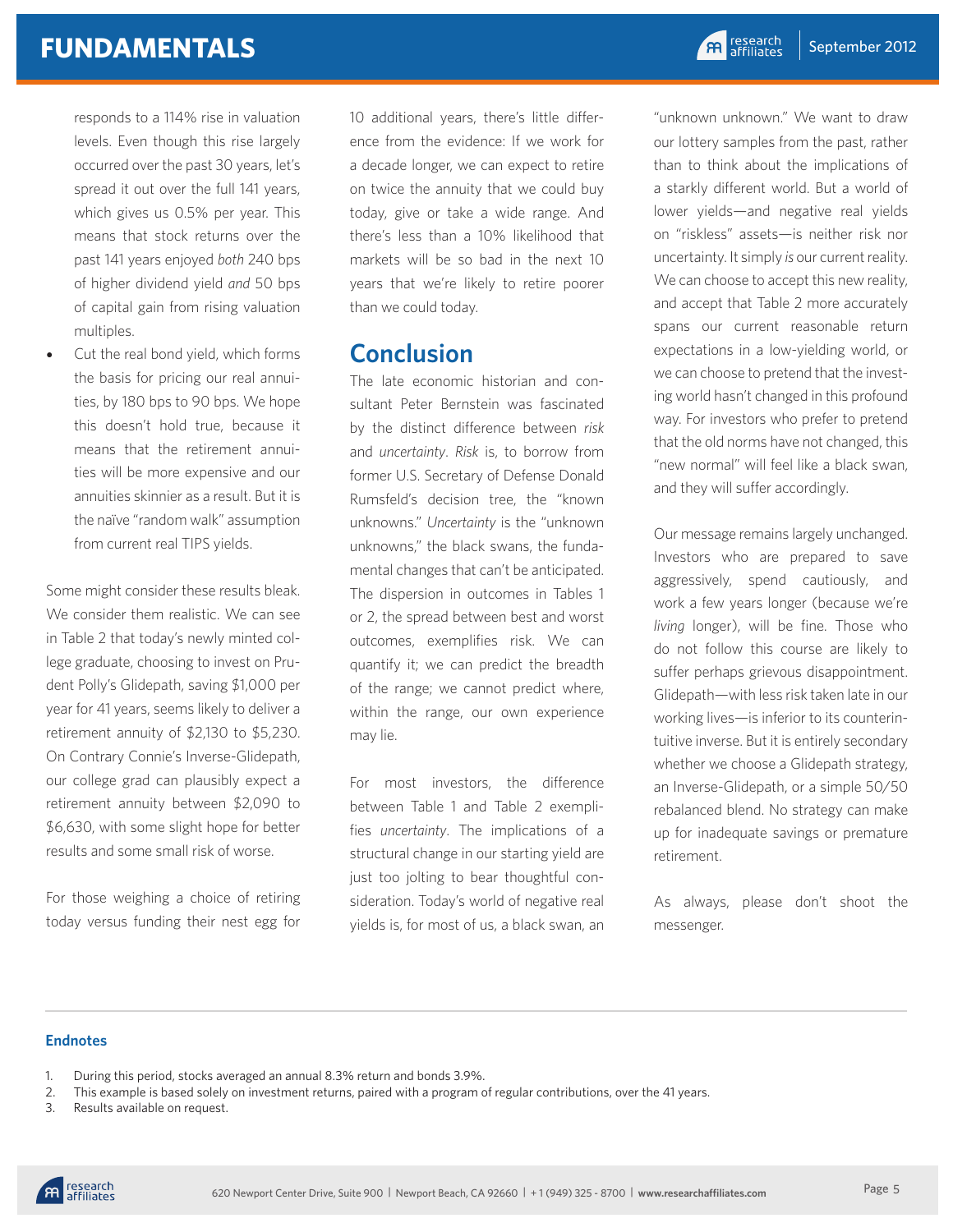# **Performance Update**

#### FTSE RAFI® Equity Index Series\*

|                                                      |                                   |            |          |          |           | ANNUALIZED |                       |
|------------------------------------------------------|-----------------------------------|------------|----------|----------|-----------|------------|-----------------------|
| TOTAL RETURN AS OF 8/31/12                           | <b>BLOOMBERG</b><br><b>TICKER</b> | <b>YTD</b> | 12 MONTH | 3 YEAR   | 5 YEAR    | 10 YEAR    | 10 YEAR<br>VOLATILITY |
| FTSE RAFI® All World 30001                           | TFRAW3                            | 7.04%      | 3.72%    | 5.32%    | $-0.49%$  | 10.15%     | 19.29%                |
| MSCI All Country World <sup>2</sup>                  | <b>GDUEACWF</b>                   | 9.88%      | 6.82%    | 8.28%    | $-1.12%$  | 7.56%      | 17.44%                |
| FTSE RAFI® Developed ex US 10003                     | <b>FRX1XTR</b>                    | 4.38%      | $-3.24%$ | $-0.34%$ | $-4.11%$  | 8.32%      | 20.81%                |
| MSCI World ex US Large Cap <sup>4</sup>              | <b>MLCUWXUG</b>                   | 7.12%      | $-0.15%$ | 3.35%    | $-3.87%$  | 7.62%      | 18.89%                |
| FTSE RAFI® Developed ex US Mid Small <sup>5</sup>    | TFRDXUSU                          | 4.60%      | $-5.89%$ | 5.16%    | 0.14%     | 12.86%     | 19.15%                |
| MSCI World ex US Small Cap <sup>6</sup>              | <b>GCUDWXUS</b>                   | 7.31%      | $-4.27%$ | 6.34%    | $-2.71%$  | 10.56%     | 20.68%                |
| FTSE RAFI <sup>®</sup> Emerging Markets <sup>7</sup> | TFREMU                            | 4.12%      | $-6.70%$ | 5.88%    | 1.68%     | 21.21%     | 25.13%                |
| MSCI Emerging Markets <sup>8</sup>                   | <b>GDUEEGF</b>                    | 5.92%      | $-5.48%$ | 6.96%    | $-0.07%$  | 15.35%     | 24.53%                |
| FTSE RAFI® 10009                                     | FR10XTR                           | 11.13%     | 15.58%   | 12.05%   | 2.32%     | 8.20%      | 18.02%                |
| Russell 1000 <sup>10</sup>                           | <b>RU10INTR</b>                   | 13.37%     | 17.33%   | 13.82%   | 1.47%     | 6.86%      | 15.87%                |
| S&P 500 <sup>11</sup>                                | <b>SPTR</b>                       | 13.51%     | 18.00%   | 13.62%   | 1.28%     | 6.51%      | 15.63%                |
| FTSE RAFI® US 1500 <sup>12</sup>                     | FR15USTR                          | 10.76%     | 12.62%   | 14.30%   | 4.52%     | 11.99%     | 22.40%                |
| Russell 2000 <sup>13</sup>                           | <b>RU20INTR</b>                   | 10.60%     | 13.40%   | 13.89%   | 1.90%     | 9.00%      | 20.49%                |
| FTSE RAFI® Europe <sup>14**</sup>                    | <b>TFREUE</b>                     | 8.61%      | 11.34%   | 2.12%    | $-4.50%$  | 5.37%      | 19.09%                |
| MSCI Europe <sup>15**</sup>                          | GDDLE15                           | 12.03%     | 16.68%   | 7.78%    | $-3.22%$  | 4.84%      | 16.31%                |
| FTSE RAFI® Australia <sup>16**</sup>                 | <b>FRAUSTR</b>                    | 12.54%     | 10.42%   | 3.82%    | $-1.17%$  | 8.22%      | 13.37%                |
| S&P/ASX 200 <sup>17**</sup>                          | ASA <sub>51</sub>                 | 10.05%     | 5.48%    | 3.18%    | $-2.84%$  | 7.94%      | 13.50%                |
| FTSE RAFI® Canada <sup>18**</sup>                    | <b>FRCANTR</b>                    | 3.42%      | $-0.29%$ | 5.50%    | 1.46%     | 10.17%     | 13.89%                |
| S&P/TSX 60 <sup>19**</sup>                           | TX60AR                            | 2.33%      | $-3.30%$ | 4.34%    | $-0.24%$  | 8.81%      | 14.28%                |
| FTSE RAFI® Japan <sup>20**</sup>                     | <b>FRJPNTR</b>                    | $-3.16%$   | $-7.55%$ | $-8.75%$ | $-12.73%$ | 0.35%      | 19.07%                |
| MSCI Japan <sup>21**</sup>                           | <b>GDDLJN</b>                     | 1.80%      | $-3.07%$ | $-7.14%$ | $-13.44%$ | $-1.04%$   | 18.57%                |
| FTSE RAFI® UK <sup>22**</sup>                        | <b>FRGBRTR</b>                    | 5.78%      | 11.71%   | 5.77%    | 0.83%     | 7.08%      | 16.80%                |
| MSCI UK <sup>23**</sup>                              | <b>GDDLUK</b>                     | 5.79%      | 10.31%   | 8.97%    | 1.76%     | 6.83%      | 14.79%                |

\*To see the complete series, please go to: http://www.ftse.com/Indices/FTSE\_RAFI\_Index\_Series/index.jsp.

\*\*The above indices have been restated to reflect the use of local currencies for all single country strategies and EUR for Europe regional strategies rather than USD.

#### Russell Fundamental Index Series\*

|                                                                       |                                   |            |          | ANNUALIZED |          |         |                       |
|-----------------------------------------------------------------------|-----------------------------------|------------|----------|------------|----------|---------|-----------------------|
| TOTAL RETURN AS OF 8/31/12                                            | <b>BLOOMBERG</b><br><b>TICKER</b> | <b>YTD</b> | 12 MONTH | 3 YEAR     | 5 YEAR   | 10 YEAR | 10 YEAR<br>VOLATILITY |
| Russell Fundamental Global Index Large Company <sup>24</sup>          | <b>RUFGLTU</b>                    | 8.12%      | 6.89%    | 8.13%      | 0.58%    | 10.56%  | 17.92%                |
| MSCI All Country World Large Cap <sup>25</sup>                        | <b>MLCUAWOG</b>                   | 10.06%     | 7.57%    | 7.98%      | $-1.10%$ | 6.99%   | 17.14%                |
| Russell Fundamental Developed ex US Index Large Company <sup>26</sup> | <b>RUFDXLTU</b>                   | 4.71%      | $-1.81%$ | 1.85%      | $-2.99%$ | 9.86%   | 19.26%                |
| MSCI World ex US Large Cap <sup>27</sup>                              | <b>MLCUWXUG</b>                   | 7.17%      | 0.44%    | 3.06%      | $-3.86%$ | 7.13%   | 18.79%                |
| Russell Fundamental Developed ex US Index Small Company <sup>28</sup> | <b>RUFDXSTU</b>                   | 6.54%      | $-1.72%$ | 5.53%      | $-0.36%$ | 12.57%  | 18.70%                |
| MSCI World ex US Small Cap <sup>6</sup>                               | <b>GCUDWXUS</b>                   | 7.31%      | $-4.27%$ | 6.34%      | $-2.71%$ | 10.56%  | 20.68%                |
| Russell Fundamental Emerging Markets <sup>29</sup>                    | RUFGETRU                          | 6.49%      | $-4.13%$ | 8.73%      | 3.11%    | 20.89%  | 24.93%                |
| <b>MSCI Emerging Markets<sup>8</sup></b>                              | <b>GDUEEGF</b>                    | 5.92%      | $-5.48%$ | 6.96%      | $-0.07%$ | 15.35%  | 24.53%                |
| Russell Fundamental US Index Large Company <sup>30</sup>              | <b>RUFUSLTU</b>                   | 11.82%     | 17.69%   | 14.04%     | 3.03%    | 8.80%   | 16.54%                |
| Russell 1000 <sup>10</sup>                                            | <b>RU10INTR</b>                   | 13.37%     | 17.33%   | 13.82%     | 1.47%    | 6.86%   | 15.87%                |
| S&P 500 <sup>11</sup>                                                 | <b>SPTR</b>                       | 13.51%     | 18.00%   | 13.62%     | 1.28%    | 6.51%   | 15.63%                |
| Russell Fundamental US Index Small Company <sup>31</sup>              | <b>RUFUSSTU</b>                   | 10.82%     | 12.50%   | 16.31%     | 5.70%    | 12.50%  | 21.26%                |
| Russell 2000 <sup>13</sup>                                            | <b>RU20INTR</b>                   | 10.60%     | 13.40%   | 13.89%     | 1.90%    | 9.00%   | 20.49%                |
| Russell Fundamental Europe <sup>32**</sup>                            | <b>RUFEUTE</b>                    | 10.07%     | 13.09%   | 6.77%      | $-2.39%$ | 8.30%   | 17.93%                |
| MSCI Europe <sup>15**</sup>                                           | GDDLE15                           | 12.03%     | 16.68%   | 7.78%      | $-3.22%$ | 4.84%   | 16.31%                |

\*To see the complete series, please go to: http://www.russell.com/indexes/data/Fundamental/About\_Russell\_Fundamental\_indexes.asp.

\*\*The above indices have been restated to reflect the use of local currencies for all single country strategies and EUR for Europe regional strategies rather than USD.

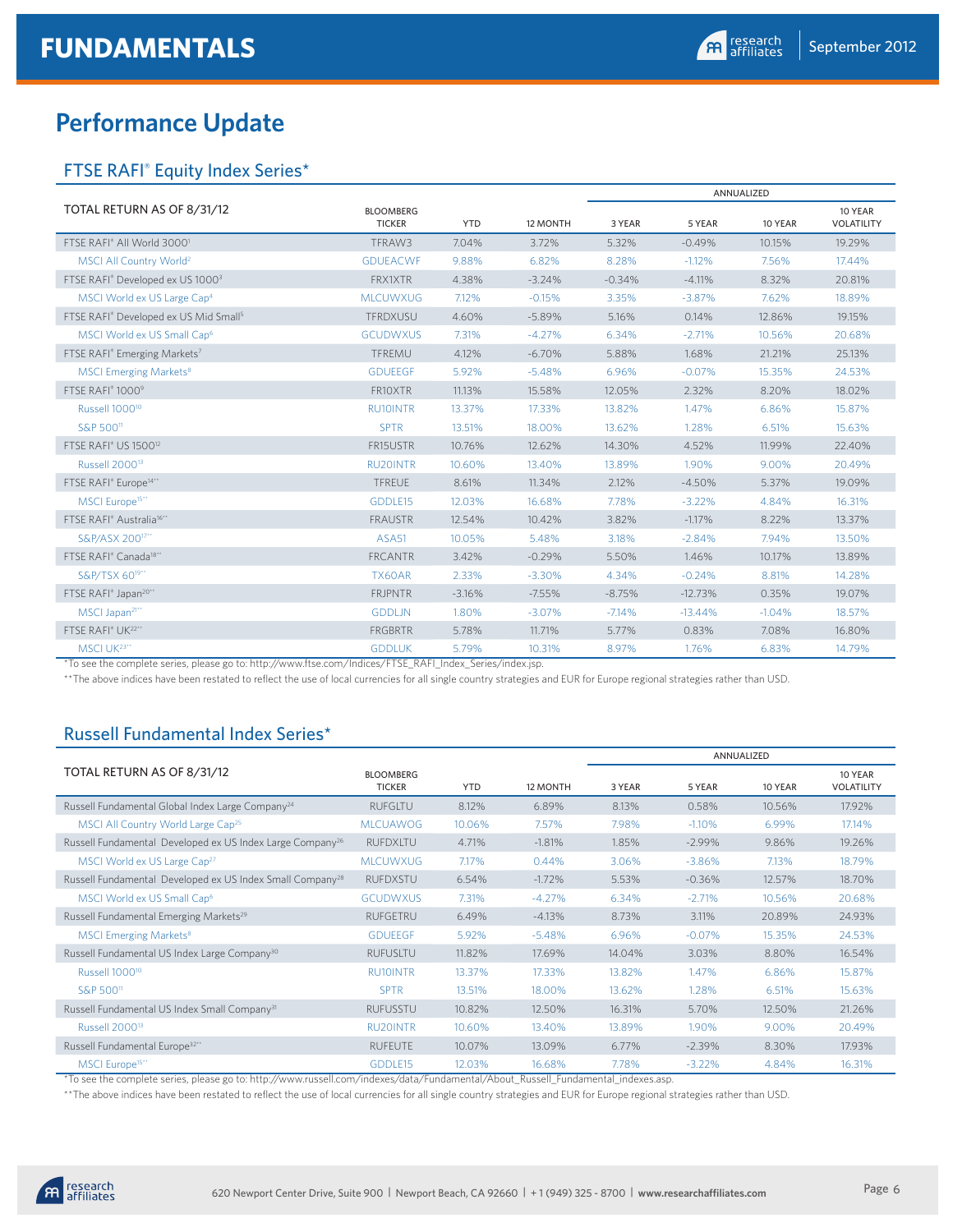# **Performance Update**

#### Fixed Income/Alternatives

|                                                                                        |                                   |            |          |          | ANNUALIZED |                   |                              |
|----------------------------------------------------------------------------------------|-----------------------------------|------------|----------|----------|------------|-------------------|------------------------------|
| TOTAL RETURN AS OF 8/31/12                                                             | <b>BLOOMBERG</b><br><b>TICKER</b> | <b>YTD</b> | 12 MONTH | 3 YEAR   | 5 YEAR     | 10 YEAR           | 10 YEAR<br><b>VOLATILITY</b> |
| RAFI® Bonds Investment Grade Master <sup>33</sup>                                      |                                   | 7.68%      | 10.54%   | 9.57%    | 8.79%      | 6.87%             | 6.06%                        |
| ML Corporate Master <sup>34</sup>                                                      | C <sub>0</sub> A <sub>0</sub>     | 8.25%      | 10.02%   | 9.58%    | 7.83%      | 6.64%             | 6.22%                        |
| RAFI® Bonds High Yield Master <sup>35</sup>                                            |                                   | 10.87%     | 14.41%   | 14.64%   | 11.59%     | 11.45%            | 10.32%                       |
| ML Corporate Master II High Yield BB-B <sup>36</sup>                                   | H <sub>0</sub> A <sub>4</sub>     | 9.85%      | 12.80%   | 13.26%   | 8.50%      | 9.38%             | 9.41%                        |
| RAFI® US Equity Long/Short <sup>37</sup>                                               |                                   | $-3.61%$   | $-2.90%$ | $-0.53%$ | 1.11%      | 4.39%             | 11.74%                       |
| 1-Month T-Bill <sup>38</sup>                                                           | GB1M                              | 0.03%      | 0.03%    | 0.07%    | 0.58%      | 1.65%             | 0.50%                        |
| FTSE RAFI® Global ex US Real Estate <sup>39</sup>                                      | <b>FRXR</b>                       | 17.90%     | 0.48%    | 5.44%    |            |                   |                              |
| FTSE EPRA/NAREIT Global ex US <sup>40</sup>                                            | <b>EGXU</b>                       | 21.95%     | 6.84%    | 8.53%    | -          |                   |                              |
| FTSE RAFI® US 100 Real Estate <sup>41</sup>                                            | <b>FRUR</b>                       | 18.90%     | 19.43%   | 23.88%   |            | $\qquad \qquad -$ |                              |
| FTSE EPRA/NAREIT United States <sup>42</sup>                                           | <b>UNUS</b>                       | 17.13%     | 19.96%   | 23.52%   |            |                   |                              |
| Citi RAFI Sovereign Developed Markets Bond Index Master <sup>43</sup>                  | CRFDMU                            | 3.23%      | $-0.15%$ | 4.96%    | 6.36%      | 7.61%             | 7.85%                        |
| Merrill Lynch Global Governments Bond Index II <sup>44</sup>                           | W <sub>0</sub> G1                 | 2.39%      | 0.65%    | 5.03%    | 6.85%      | 6.76%             | 7.13%                        |
| Citi RAFI Sovereign Emerging Markets Local Currency Bond<br>Index Master <sup>45</sup> | CRFELMU                           | 10.01%     |          |          |            |                   |                              |
| JPMorgan GBI-EM Global Diversified <sup>46</sup>                                       | <b>JGENVUUG</b>                   | 9.26%      |          |          |            |                   |                              |